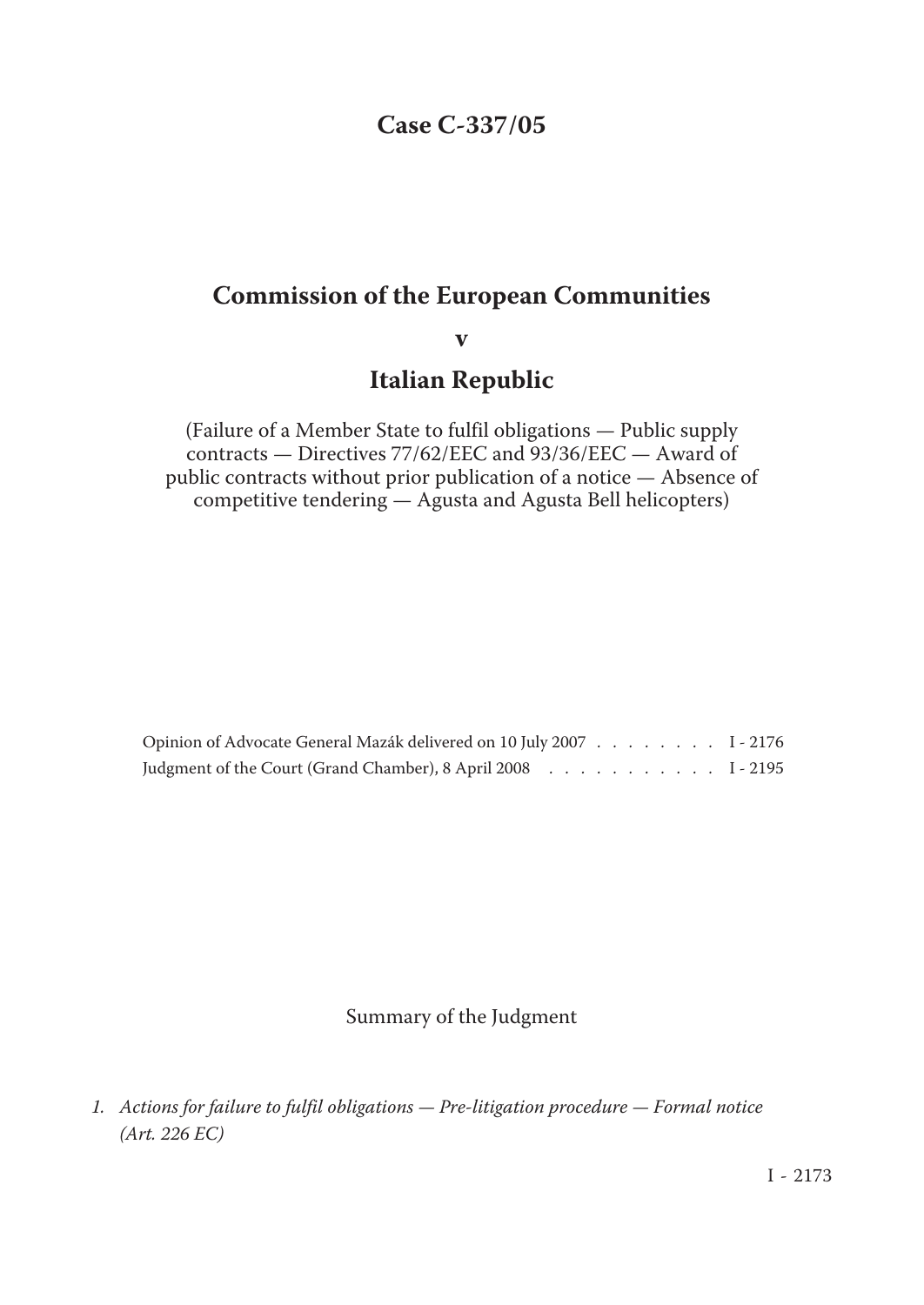- *2. Approximation of laws Procedures for the award of public supply contracts Directive 93/36 — Derogations from common rules — Restrictive interpretation (Council Directive 93/36, Art. 6(2) and (3))*
- *3. Approximation of laws Procedures for the award of public supply contracts Directives 77/62 and 93/36 — Award of contracts (Council Directives 93/36 and 77/62)*

1. In the pre-litigation procedure for failure to fulfil obligations, while the reasoned opinion referred to in Article 226 EC must contain a coherent and detailed statement of the reasons which led the Commission to conclude that the Member State in question has failed to fulfil one of its obligations under the Treaty, the letter of formal notice cannot be subject to such strict requirements of precision, since it cannot, of necessity, contain anything more than an initial brief summary of the complaints.

(see para. 23)

2. It is clear, in particular, from the 12th recital in the preamble to Directive 93/36 coordinating procedures for the award of public supply contracts, that the negotiated procedure is exceptional in nature and may be applied only in cases which are set out in an exhaustive list. To that end, Article 6(2) and (3) of that directive exhaustively and expressly lists the only exceptions for which recourse to the negotiated procedure is allowed. Deroga‑ tions from the rules intended to ensure the effectiveness of the rights conferred by the Treaty in connection with public contracts must be interpreted strictly. To prevent Directive 93/36 being deprived of its effectiveness, the Member States cannot, therefore, provide for the use of the negotiated procedure in cases not provided for by that directive, or add new conditions to the cases expressly provided for by the directive in question which make that procedure easier to use. In addition, the burden of proving the existence of exceptional circumstances justifying the derogation from those rules lies on the person seeking to rely on those circumstances.

I ‑ 2174

(see paras 56-58)